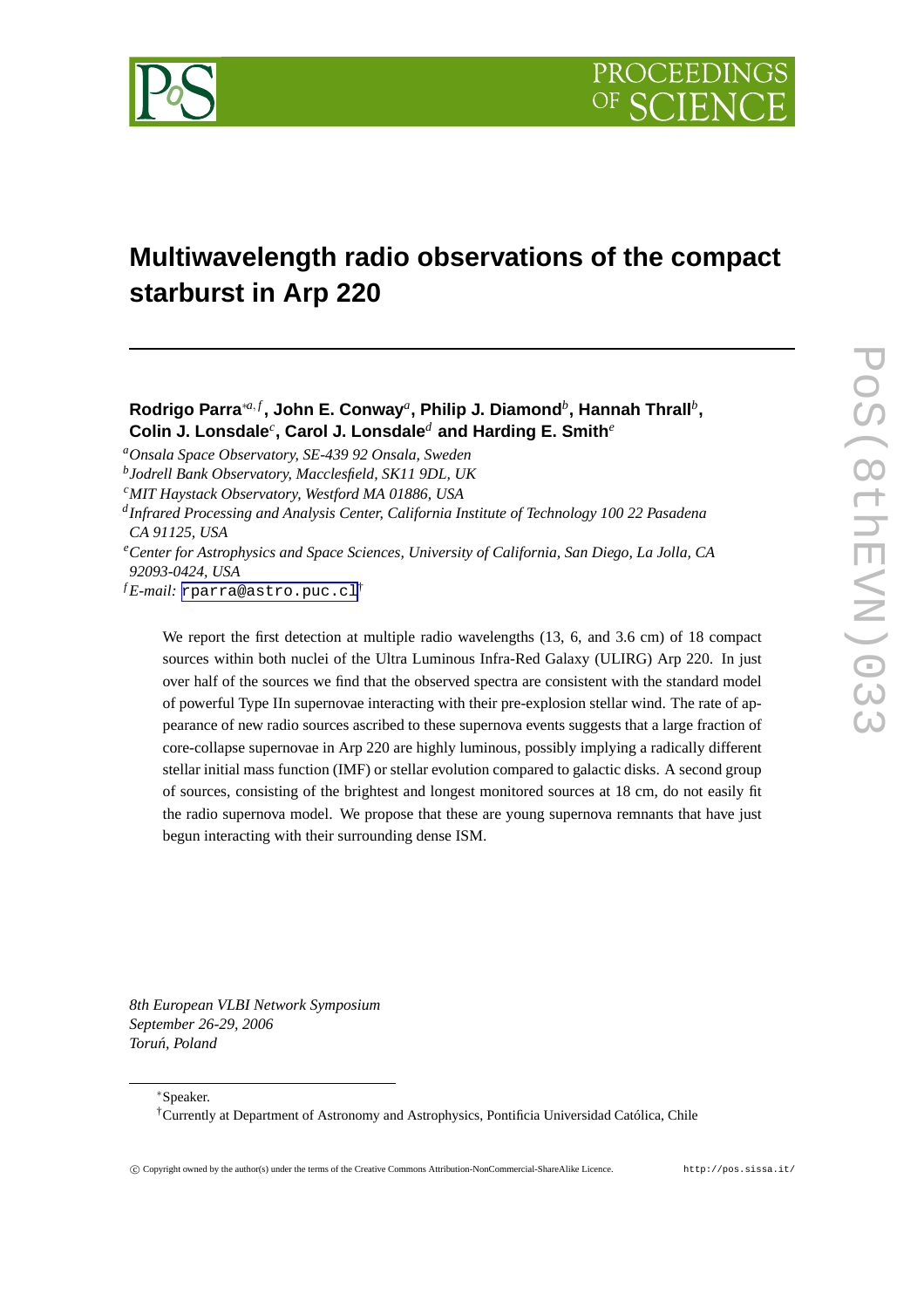

**Figure 1:** Detected compact radio sources in the western nucleus of Arp 220. This image combines the 13, 6 and 3.6-cm maps represented in red, green and blue, respectively. The different colours demonstrate the wide variety of spectral properties of the sources. The axes are in mas from the reference position  $\alpha_{2000} = 15^{\text{h}}34^{\text{m}}57\overset{\text{s}}{.}25, \delta_{2000} = +23^{\circ}30'11\overset{\text{''}}{.}33.$ 

#### **1. Observations and data reduction**

In order to map our EVN single-baseline 6-cm detections –see [3], we conducted VLBA $<sup>1</sup>$  13,</sup> 6, and 3.6-cm observations of Arp 220 during 10 hours on 9 Jan 2006. Instrumental delays and rates were removed by fringe fitting the bright calibrator J1613+3412 and applying the solutions to the data from the whole experiment. Atmospheric effects were removed by means of phase referencing with 2-minute scans on the nearby calibrator J1532+2344, alternating with 3.5-minute scans on Arp 220 at each wavelength. Amplitude calibration was based on system temperature measurements. Maps were produced at each wavelength using IMAGR and residual ripples were removed in a final stage using Fourier methods. The noise levels obtained at 13, 6, and 3.6 cm are 130, 86, and 87  $\mu$ Jy beam<sup>-1</sup>, respectively. A more detailed description of these observations can be found in [3].

#### **2. Spectra**

Figure 2 shows the spectra and model fits (see [3] for details) for the detected sources divided in two groups according to their variability at 18 cm. The majority of the spectra are consistent with power-law synchrotron emission with turnovers below some critical frequency. Such spectra are typically observed in both supernovae (SNe) and supernova remnants (SNRs)[6, 1]

An important question is *whether the compact radio sources in Arp 220 are primarily supernovae (interacting with their progenitors' circumstellar medium) or supernova remnants (interacting with the denser ISM*). We find that for most of the sources showing variability at 18 cm (top panel of Figure 2) the fitted opacities and luminosities are in the range defined between the most luminous detected Type IIL SN 1979C and the Type IIn SN1986J. These sources are thus consistent with powerful SNe. On the other hand, it seems very difficult to explain the nature of the sources that are stable at 18 cm (bottom panel of Figure 2) using the same model. Although the diversity

 $1$ The National Radio Astronomy Observatory is a facility of the National Science Foundation operated under cooperative agreement by Associated Universities, Inc.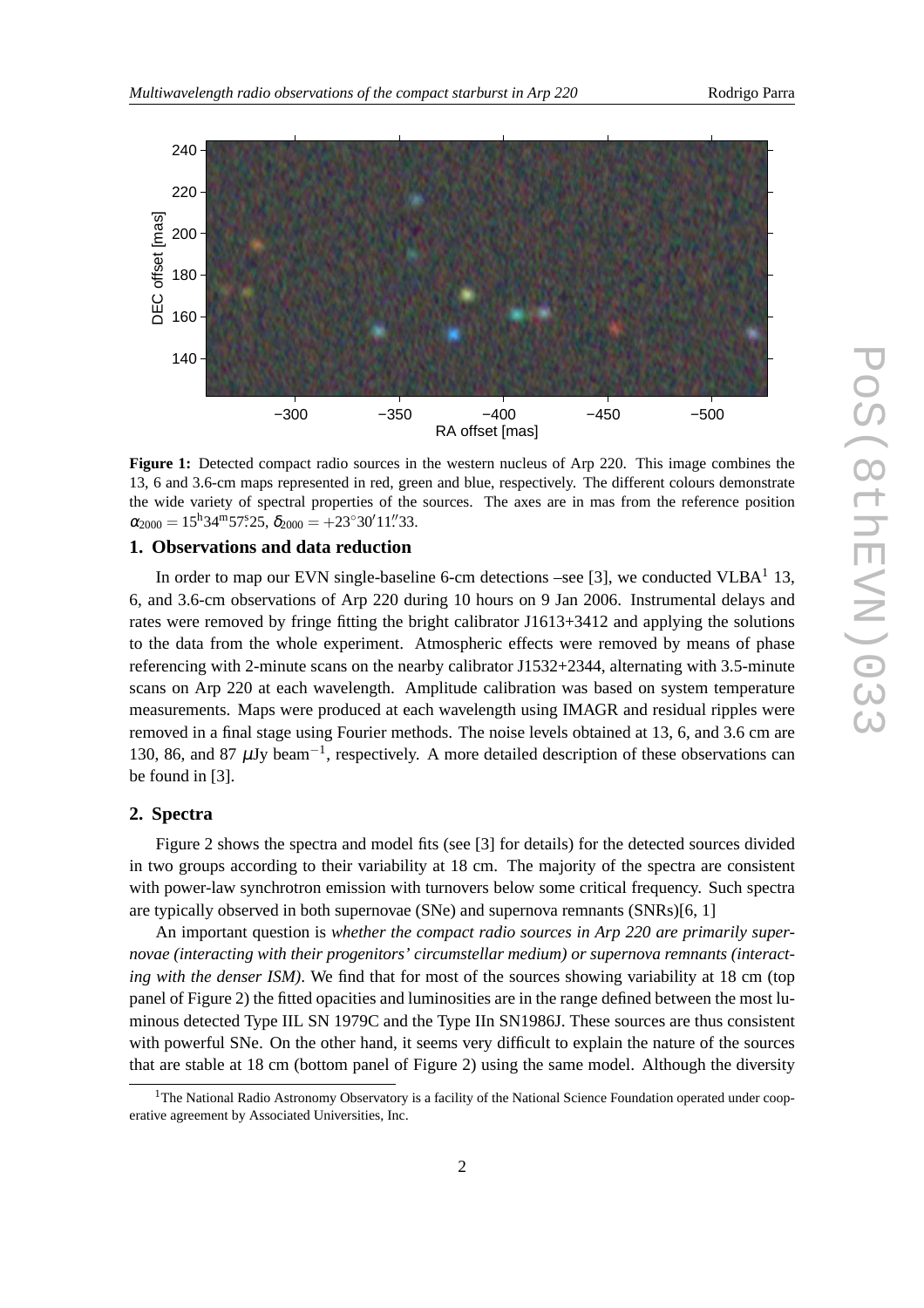

**Figure 2: Top:** Spectra and synchrotron plus free-free absorption models for the detected sources not in the original 18-cm sample of [5]. These sources are either new since 1995, weak at long wavelengths or both. **Bottom:** Spectra and synchrotron plus free-free absorption models for the detected sources in the original 18-cm sample of [5]. The first row shows three sources with relatively flat spectra. The middle row shows sources with steep spectra and the last row shows two sources for which good fits could not be obtained.

of their spectra is still a puzzle, we argue that, instead, these sources are SNRs in dense ISM environments. The proposed combined origin for the compact sources in Arp 220 offers a consistent explanation of the observed stability of the 18-cm light curves [4] without invoking SN events that